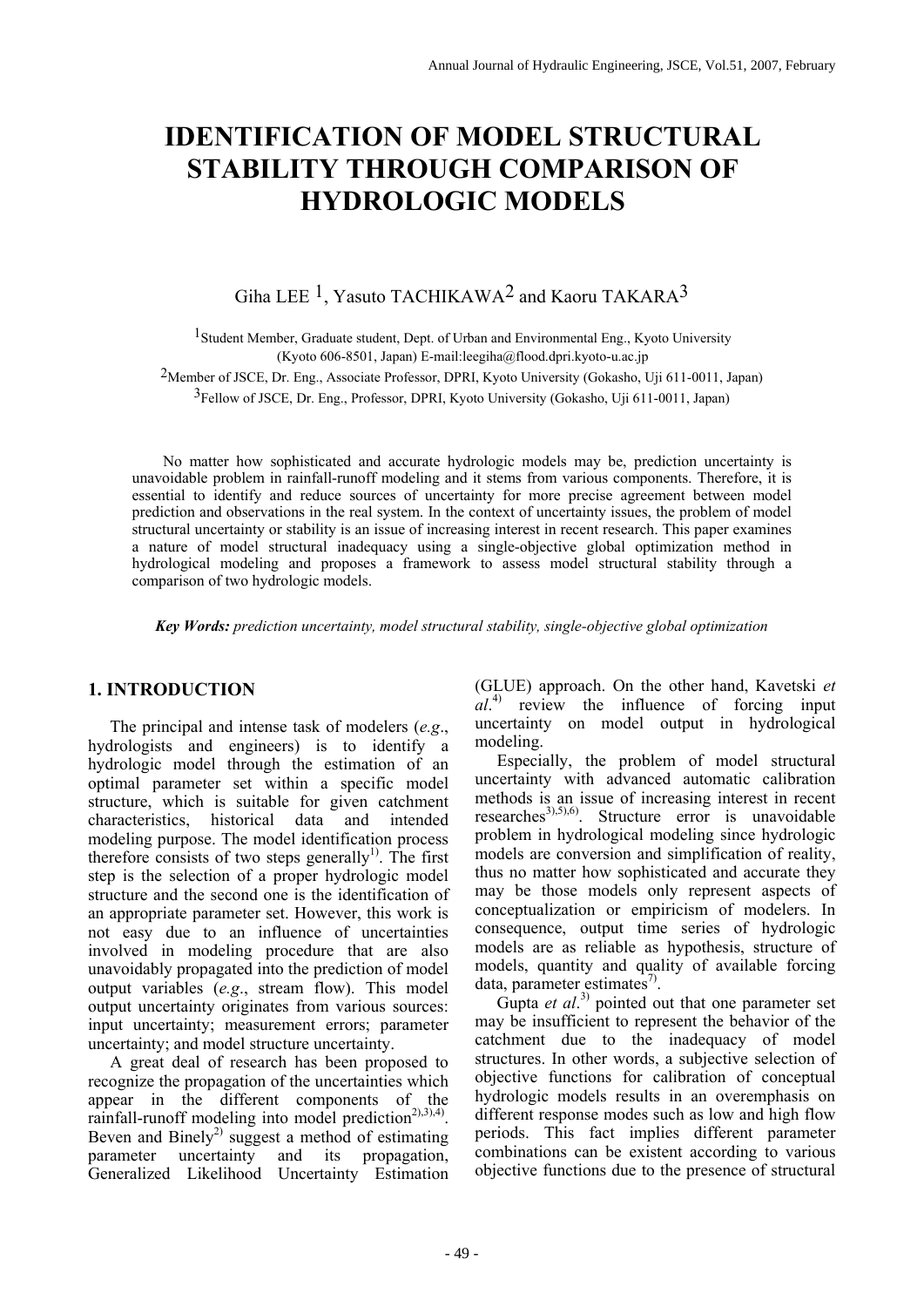uncertainty.

Hydrologists have concentrated their effort on development of more rigorous and efficient scheme to assess the suitability of model structure for representing the natural system and identifying model structural inadequacy<sup>3),6),8)</sup>. However, their research is limited to improve a classical calibration strategy, single-objective optimization algorithm, coupled with their own conceptual model (*e.g*., SAC-SMA model). Hence, a method to identify the model structural stability, not only limited to lumped models but also applicable to various type of distributed models is required.

As reported in previous studies<sup>3),5),6),8)</sup>, the result of variation of optimal parameter combination calibrated by a single-objective optimization method can be employed as one of the well-founded indicators to account for model structural stability. Accordingly, we think that a more reliable model structure leads to the identical optimal parameter set without regard of any objective functions selected subjectively. Moreover, such model structure maintains high degree of accuracy for simulated hydrographs when applying parameter set for various type and magnitude of floods in the same study site. It means that a structurally-stable model has high parameter transferability from event to event. As a result, model structural stability can be estimated as a degree of capability which enables to reduce the influence of objective functions and flood events on model parameter sets.

From this point of view, this study is conducted to investigate answers to the following questions: 1) What kinds of models are stable in terms of model structure for description of rainfall-runoff processes? 2) How can modelers identify model structural stability and suitability? In section 2, a framework to assess the model structural stability is proposed and different kinds of two models are evaluated through the framework. In section 3, the comparison results with respect to the assessment of model structural stability are discussed and conclusions are presented in section 4.

#### **2. METHODOLOGY FOR MODEL STURCTURE ANALYSIS**

Our purpose of this study is to establish a framework for how to assess the model structural stability. This work is summarized by two main procedures. The first step is an identification of model stability according to selection of objective functions. The second procedure is an assessment of model structural stability through the analysis of parameter transferability. Figure 1 illustrates the schematic process of the framework for assessment of model structural stability.

This assessment procedure is based on the following ideas:

- 1) If hydrologic observed data (*e.g*., rainfall, stream flow) used for model calibration are not erroneous, the calibrated parameter set can reflect the structure of hydrologic model.
- 2) An ideally-structured model can be regarded as a stable model which has the identical best parameter set regardless of objective functions and various flood events.

Therefore, analysis of the variation of single optimal parameter sets calibrated by the single -objective global optimization method for various flood events can be used as an indicator of the degree of structural stability.

The Shuffled Complex Evolution (SCE-UA) algorithm with three different objective functions (SLS, HMLE, MIA) is used to calibrate a conceptual lumped model (Storage Function Method, SFM) and a physically based distributed model (Cell Distributed Runoff Model Version 3, CDRMV3, http://fmd.dpri.kyto-u.ac.jp/~flood/produ  $ct/cellModel.html$ <sup>9)</sup>. Five historical flood events at Kamishiiba catchment (210㎢) located in the Kyushu area are used to compare model structural stability for verification of our framework. Applied hydrologic models, optimization method and objective functions are introduced in following sub-sections.

#### **(1) Hydrologic Models**

#### **a) Conceptual lumped model, Storage Function Method (SFM)**

This model is a lumped model with the reflection of nonlinear characteristics of hydrologic response behavior. SFM is used for the rainfall-runoff simulation in a small watershed usually less than five hundred square kilometers. The form of SFM is expressed as:

$$
\frac{dS}{dt} = r_e(t - T_t) - q, \qquad S = kq^p \tag{1}
$$

$$
r_c = \begin{cases} f \times r, & \text{if } \sum r \le R_{\scriptscriptstyle\mathcal{S}4} \\ r, & \text{if } \sum r > R_{\scriptscriptstyle\mathcal{S}4} \end{cases}
$$
 (2)

where  $S =$  water storage;  $r_e =$  effective rainfall intensity;  $r = \text{rainfall intensity}$ ;  $q = \text{runoff}$ ;  $t = \text{time}$ ;  $k =$  storage coefficient;  $p =$  coefficient of nonlinearity;  $f =$  primary runoff ratio;  $T =$  lag time; and  $R_{\rm g}$  = cumulative observed rainfall from the beginning of the studied storm. Four parameters (*k*,  $p, f$  and  $R_{\rm s}$ ) are optimized in this model.

#### **b) Physically based distributed model, CDRMV3**

CDRMV3 is a physically based distributed hydrologic model developed by Kojima *et al*. 9) including discharge-stage relationship with saturated -unsaturated flow<sup>10</sup>. The model solves the one dimensional kinematic wave equation with the discharge-stage equation using the Lax-Wendroff finite difference scheme according to the flow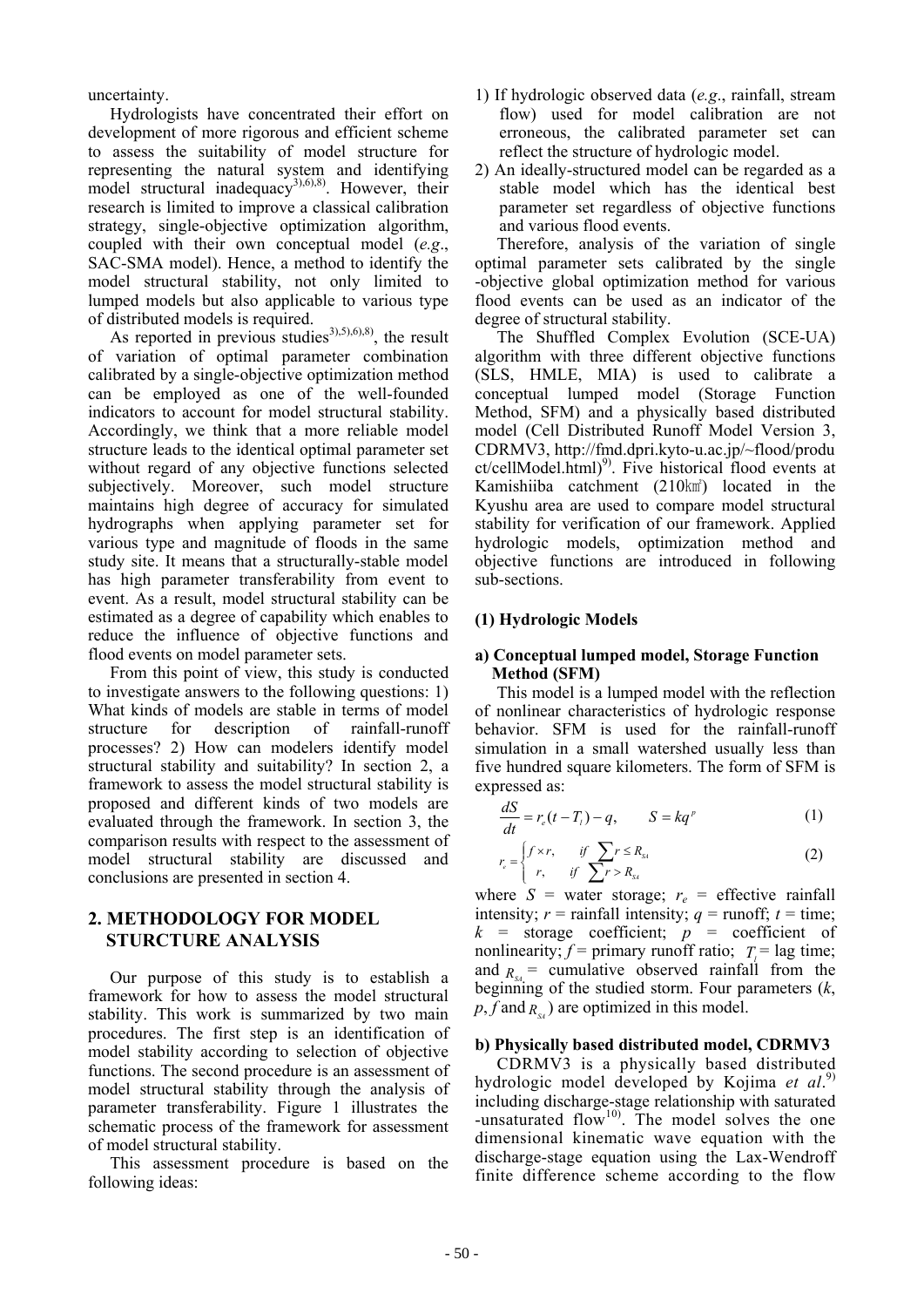

**Fig.1** Schematic illustration of a framework to assess model structural stability;  $\theta_i^j$  = optimal parameter set; *Index* = measurement value for assessment of parameter transferability;  $i =$  Objective Function;  $j =$  storm event;  $k =$  optimal parameter set of each event.



**Fig.2** Schematic representation of CDRMV3 (a) Modular structure of CDRMV3 (b) Distributed grid rainfall data (c) Slope and channel components extracted from DEM (d) Model structure for the hillslope soil layer and discharge -stage relationship.

direction map (see Figure 2). All geomorphologic information are extracted from 250m based DEM data. Channel routing is also carried out by the kinematic routing scheme as well as calculation of slope elements reflecting contributing areas.

The model assumes that a permeable soil layer covers the hillslope as illustrated in Figure 2(d). The soil layer consists of a capillary layer in which unsaturated flow occurs and a non-capillary layer in which saturated flow occurs. According to this mechanism, if the depth of water is higher than the soil depth, then overland flow occurs. The discharge-stage relationship is expressed by equation (3) corresponding to water levels (see Figure 2(d)) defined as:

$$
q = \begin{cases} v_c d_c (h/d_c)^{\beta}, & 0 \le h \le d_c \\ v_c d_c + v_a (h - d_c), & d_c \le h \le d_s \\ v_c d_c + v_a (h - d_c) + \alpha (h - d_s)^m, & d_s \le h \end{cases}
$$
 (3)

$$
\frac{\partial h}{\partial t} + \frac{\partial q}{\partial x} = r(t) \tag{4}
$$

Flow rate of each slope segment are calculated by above governing equations combined with the continuity equation (4), where  $v_e = k_i i$ ;  $v_e = k_i i$ ;  $k = k / \beta$ ;  $\alpha = \sqrt{i / n}$ ; *i* is slope gradient,  $k_{\alpha}$  is saturated hydraulic conductivity of the capillary soil layer,  $k_a$  is hydraulic conductivity of the non-capillary soil layer, *n* is roughness coefficient,  $d_c$  is the depth of the capillary soil layer and  $d_c$  is soil depth. Detailed explanations of model structure appear in Tachikawa *et al*. 10). There are 5 parameters  $(n, k_1, \beta, d_2, \text{ and } d_1)$ , which are assumed to have homogeneous values spatially to be optimized in CDRMV3.

#### **(2) Shuffled Complex Evolution (SCE-UA) Alogrithm**

The Shuffled Complex Evolution Algorithm  $(SCE)^{11,12}$  is used to identify the best fitted parameter set, which is a single-objective global optimization method designed to handle high -parameter dimensionality encountered in calibration of a nonlinear hydrologic simulation models. This evolutionary approach method has been performed by a number of researchers on a variety of models with outstanding positive results<sup>7)</sup> and has proved to be an efficient, powerful method for the automatic optimization<sup>13),14)</sup>. SCE algorithm is basically synthesized by following three concepts: (1) combination of a simplex procedure with the concepts of controlled random search approaches; (2) competitive evolution; and (3) complex shuffling. The integration of these steps above mentioned makes the SCE method effective and flexible $^{12}$ . Initial state variables of both models are determined by initial observed discharge assuming steady-state condition.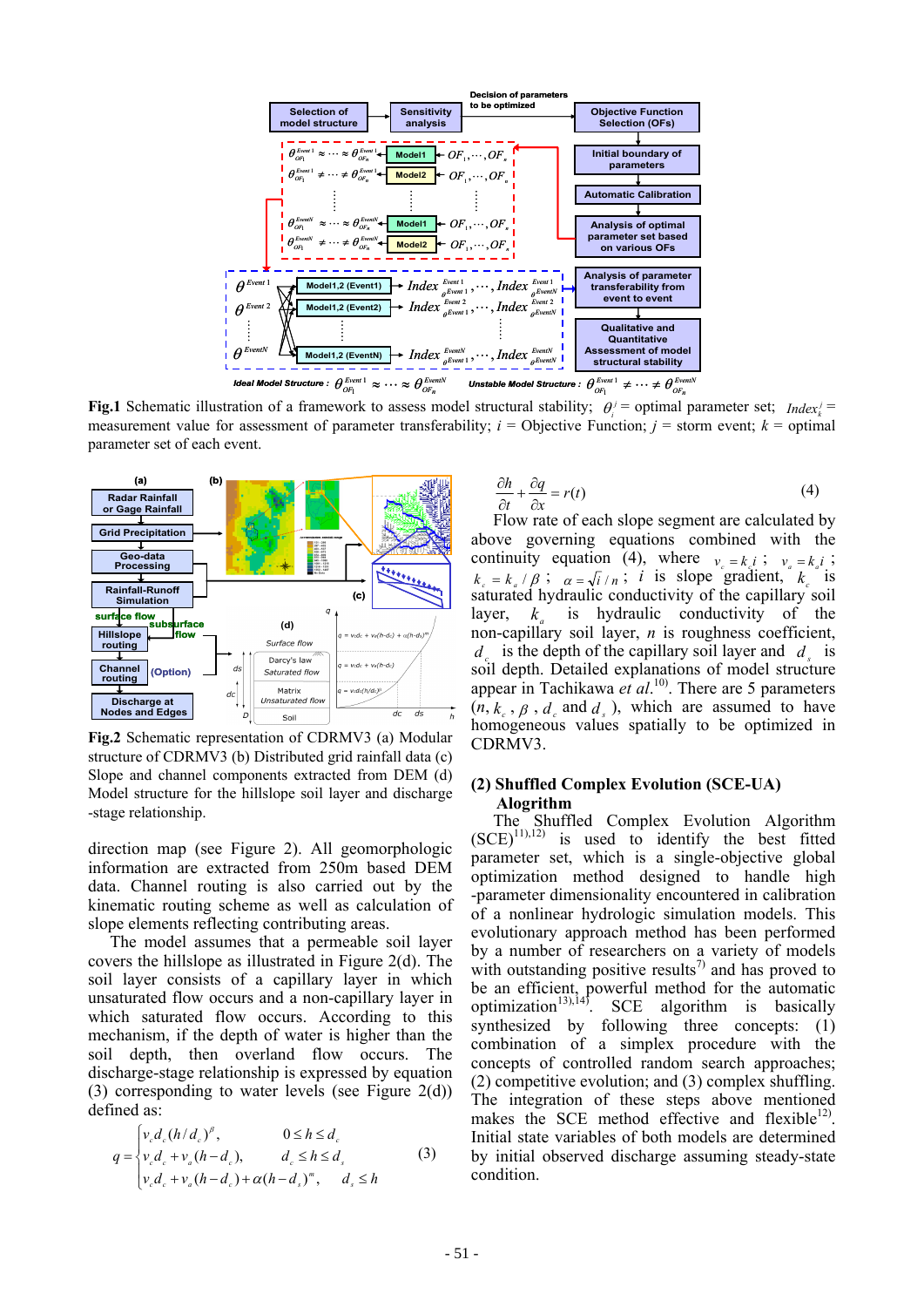#### **(3) Applied Objective Functions**

The aim of computer-based automatic calibration is to find the values of the model parameters that minimize or maximize the numerical value of the objective functions<sup>15)</sup>. In general, the most commonly utilized objective functions in hydrological modeling are variations of the Simple Least Squares (SLS) function defined as:

$$
SLS = \sum_{t=1}^{N} (q_t^{obs} - q_t(\theta))^2
$$
 (5)

where  $q_t^{\text{obs}}$  is observed stream flow value at time *t*;  $q_{\mu}(\theta)$  is model simulated stream flow value at time *t* using parameter set  $\theta$ ; *N* is the number of flow values available. SLS has a feature that large discharge is emphasized due to squared errors while low flows are neglected<sup>16</sup>, thus the parameter set fitting around peak discharge value is likely to obtain.

Krause *et al*. 17) proposed the Modified Index of Agreement  $(MIA)^{18}$  to reduce the influence of the squared term during high flows as putting an weight on flow values. This objective function is calculated as:

$$
MIA = 1 - \frac{\sum_{i=1}^{n} \left( \frac{q_i^{obs} - q_i(\theta)}{q_i^{obs}} \right)^2}{\sum_{i=1}^{n} \left( \frac{|q_i(\theta) - q_i^{mean}| + |q_i^{obs} - q_i^{mean}|}{q_i^{mean}} \right)^2}
$$
(6)

where  $q_t^{\text{mean}}$  is mean value of observed time series.

Sorooshian and Dracup<sup>19)</sup> proposed a different objective function to consider entire behavior of hydrograph, the Heteroscedastic Maximum Likelihood Estimator (HMLE), which enables to estimate the most likely weights through the use of the maximum estimation theory. This new measure can eliminate some of the subjectivity involved in the selection of transformation and/or a weighting scheme by handling heteroscedastic error, so that it yields a more balanced performance over the entire hydrograph<sup>3),5)</sup>. It is calculated as:

$$
\min_{\theta,\lambda} \quad HMLE = \frac{1}{N} \sum_{t=1}^{N} w_t \varepsilon_t / \prod_{t=1}^{N} w_t \tag{7}
$$

where  $\varepsilon_i = q_i^{obs} - q_i(\theta)$  is the model residual at time *t*; *w<sub>t</sub>* is the weight assigned to time *t*, computed as  $w_t = f^{2(\lambda-1)}$ ;  $f_t = q^{true}$  is the expected true flow at  $w_t = f_t^{2(2t-1)}$ ;  $f_t = q_t^{true}$  is the expected true flow at time  $t$ ;  $\lambda$  is the transformation parameter which stabilizes the variance.

In this study, above mentioned three objective functions are used for the calibration trials and the analysis of model structural stability.

#### **3. RESULTS AND DISCUSSIONS**

#### **(1) The Influence of Objective Functions on Model Performance**

The plots of comparisons between the simulated and the observed hydrographs according to the three objective functions (SLS, MIA and HMLE) are illustrated in Figure 3. From Figure 3, we notice that:

- 1) In SFM cases, the simulated hydrographs based on the parameters calibrated by SLS are close to the observed ones over all events while other parameters optimized by HMLE, MIA lead to less magnitude than the measured stream flow in large flood, Event 4 and 5 (peak flow  $>$  500 $\text{m}^3/\text{s}$ ). The results show that the optimized parameter set is dependent on objective functions. On the other hand, the computed hydrographs in small flood, Event 3 (peak flow  $\leq 500 \text{ m}^3/\text{s}$ ) have a good "goodness-of-fit" measurement value regardless of objective functions.
- 2) In CDRMV3 cases, there is no influence of objective functions on model performance. In other words, all predicted hydrographs shown in Figure 3(b) are close to observed discharge for any objective functions. However, constant parameter set is not observed for small flood events (Event 2, 3) while approximate values of parameter sets are obtained for large flood events (Event 1, 4, 5), *i.e.*,  $\theta_{\text{OR}_1} \approx \dots \approx \theta_{\text{OR}_n}$ .

This result implies that the lumped model used in this study is structurally unstable in terms of dependency of objective function, so that we need to change the model parameter set according to the modeling purpose. On the other hand, the problem of subjectivity related with selection of objective functions for automatic calibration can be ignored for the distributed hydrological modeling used here.

#### **(2) The Assessment of Parameter Transferability from Event to Event**

From event to event, transferability of the identified parameter set also can be guideline to assess model stability. If optimal parameter sets obtained from various flood events are occupied in a similar location on feasible parameter space, *i.e.*,  $\theta^{Event} \approx ... \approx \theta^{EventN}$ , undoubtedly, each optimal parameter set could be applicable for different flood events and model performances would be good. We can regard that such model structure has high parameter transferability. Each model performance with transferred parameter sets is evaluated by Peak Discharge Ratio (PDR) and Nash-Sutcliffe (NS) statistics of the residuals as guideline indexes for measurement of parameter transferability, defined as:

$$
PDR = Peak_{sim} / Peak_{obs} \tag{8}
$$

$$
NS = 1 - \frac{\sum_{t=1}^{N} (q_t^{obs} - q_t(\theta))^2}{\sum_{t=1}^{N} (q_t^{obs} - q_t^{mean})^2}
$$
(9)

where  $Peak_{\dots}$  is the simulated peak discharge,  $Peak_{\text{max}}$  is the observe peak discharge. PDR measures tendency of the simulated peak discharge to be larger or smaller than the observed peak discharge. NS measures a relative magnitude of the residual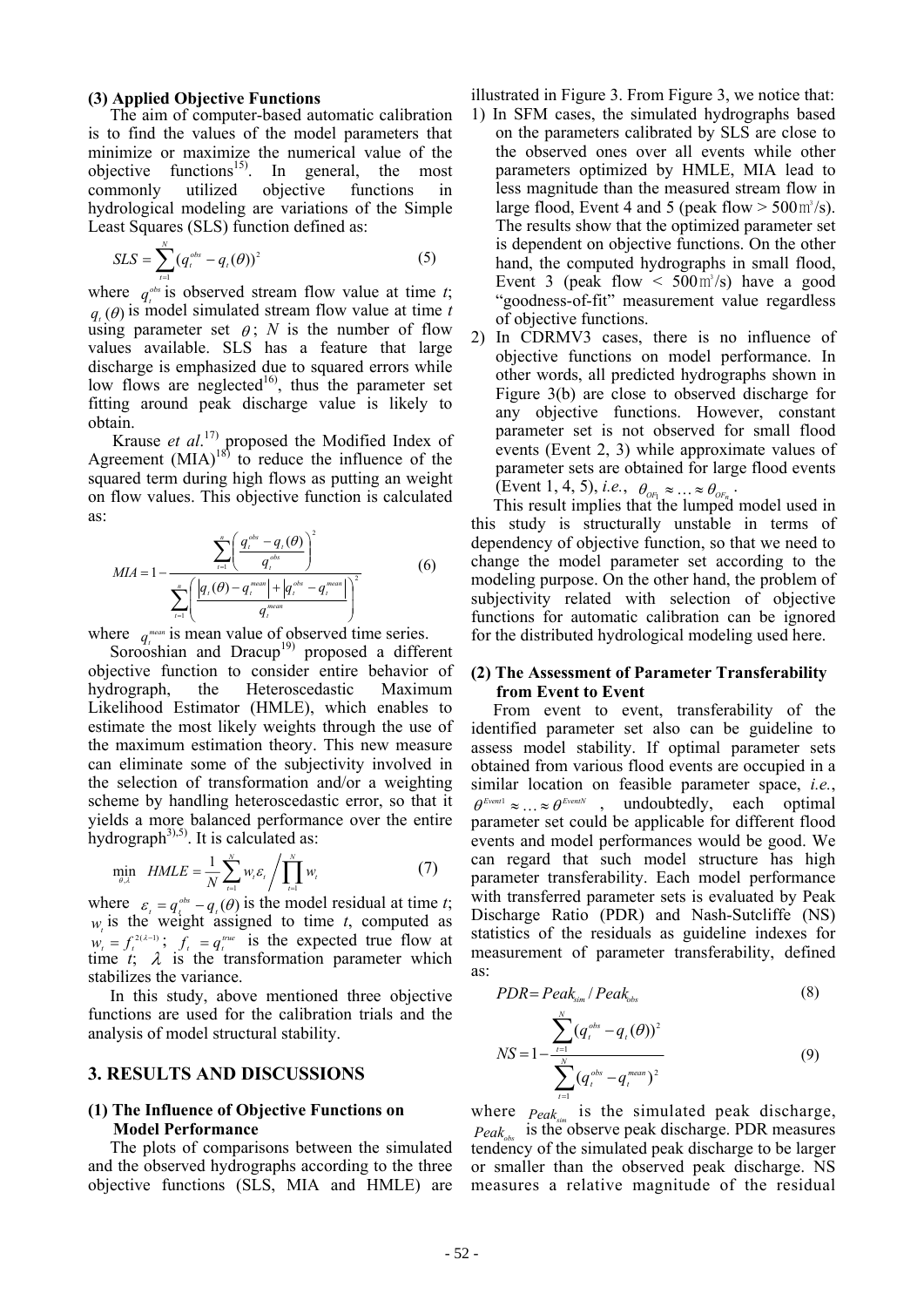

**Fig.3** Comparison between the simulated and the observed hydrographs according to three objective functions; (a) SFM cases, (b) CDRMV3 cases.

variance to the variance of the observed stream flows; the optimal value of both measures is 1.0. The identified parameter set for each event is applied to different events and their model performances are plotted in the Figure 4. This figure illustrates the quantified results of parameter transferability. Each optimal parameter set of SFM is not applicable for different flood events (*i.e*., low parameter transferability; NS, PDR are scattered far from 1.0) while those of CDRMV3 are applicable for simulations of different flood events (*i.e.*, high parameter transferability; NS, PDR are plotted near optimal value 1.0). Interestingly, in CDRMV3, the results evaluated by optimal parameters of Event 2 over entire cases tend to be inapplicable and inaccurate; NS values are usually less than approximately 0.75 and PDR values are underestimated or overestimated irregularly. Simulated results for Event 2 with the optimal parameter sets of other events are also inapplicable. This result indicates that the observed data for Event 2 is unreliable, so that it is impossible to extract useful information from this kind of uninformative data. This finding shows that the proposed framework for assessment of model stability is also possible to detect a low quality observed data.

The results of model stability assessment show that CDRMV3 is more stable than SFM with respect to independency of objective functions and flood magnitudes because the former model has physically -based structure which reflects more reliable geomorphological characteristics of watershed.

Interesting finding is that even though the physically-based distributed model has high parameter transferability (*e.g.*,  $I_{\rho^{Even1}}^{Event} \approx \cdots \approx I_{\rho^{Even1}}^{Event}$ ), the **identical single optimal parameter set over all storm** events is not observed  $(i.e., \theta^{Event} \neq ... \neq \theta^{Event})$ .

Instead, the different identified parameter sets are applicable to reproduce other flood events. It means that the different parameter combinations can lead to acceptable model performances with proper values of NS or PDR. This effect is often called "equifinality"<sup>2)</sup>. Equifinality makes it difficult to identify a suitable model parameter set for distributed hydrological modeling. Therefore, analysis of equifinality is an urgent problem to be solved for more reliable rainfall-runoff simulation.

#### **4. CONCLUSION**

In this paper, we have demonstrated a framework for assessment of model structural stability through a single-objective global optimization (SCE-UA) method with three objective functions for various flood events and compared two hydrologic models (SFM, CDRMV3) as an example. The results under our framework lead to following conclusions:

- 1) The simulated results of CDRMV3 are not affected by objective functions while the predicted hydrographs of SFM depend on the objective functions and magnitude of flood.
- 2) The structural stability of CDRMV3 is superior to SFM with respect to parameter transferability.
- 3) Our framework can be an indicator to detect a low quality observed data.

Through the analysis, we found that the equifinality problem still remains despite of a remarkable improvement of hydrologic modeling with respect to model structure. The analysis of equifinality and a development of a method to distinguish a suitable model parameter set which has an appropriate physical meaning are in progress.

**ACKNOWLEDGMENT:** This study was supported